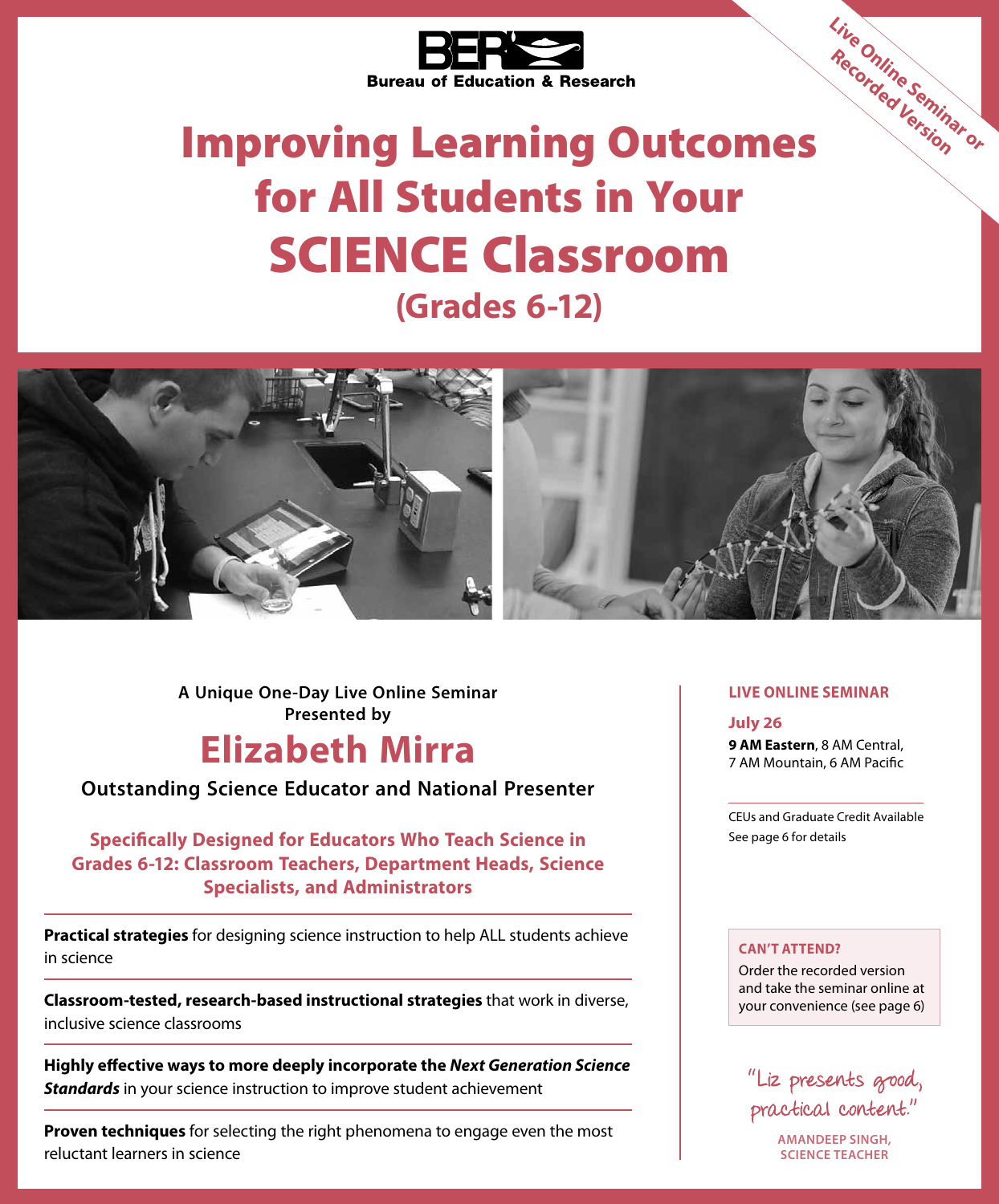## **Ten Key Benefits of Attending**

"Liz is fantastic and incredibly engaging."

**– TAMARA BARFIELD, SCIENCE TEACHER**



#### **Who Should Attend**

Educators Who Teach Science in Grades 6-12: Classroom Teachers, Department Heads, Science Specialists, and Administrators

- **1. Dramatically Improve Science Learning Outcomes for ALL Students** Discover proven strategies to help diverse students master the *NGSS* standards
- **2. Utilize Timesaving Techniques for Differentiating Science Instruction** Discover time-efficient ways to differentiate science instruction to better meet diverse student needs … Learn proven ways to provide enrichment and remediation in your science instruction
- **3. More Effectively Incorporate the** *Next Generation Science Standards* **in Your Science Instruction**

Learn from an enthusiastic secondary science teacher and national presenter practical ways to more effectively align your science instruction with the *NGSS* and improve the learning outcomes for *all* of your students

#### **4. Engage Students Through Powerful Anchoring Phenomena**

Learn how to choose the best phenomena that will engage your students – even reluctant learners

#### **5. Receive Take-Home Strategies for Scaffolding Scientific Writing**

Learn ready-to-use ways to scaffold scientific writing for English Language Learners and students with writing disabilities

#### **6. Incorporate Formative Assessments into Your Classroom Instruction**

Being able to monitor student understanding is essential to ensuring all students achieve the standards … Uncover practical ways to streamline this process

#### **7. Make Your Science Classroom More Three-Dimensional to Increase Student Success**

Learn how integrating science and engineering practices, crosscutting concepts and disciplinary core ideas into our daily science lesson plans is the key to meeting students' diverse needs and enabling their success in science

#### **8. Create a Rigorous, Student-Centered Science Classroom**

Acquire strategies that encourage students to take greater ownership of challenging concepts

#### **9. Help Students Make Greater Sense of Phenomena Through the Science and Engineering Practices**

The science and engineering practices are a game changer – they put students in positions of being knowers, doers and makers and are a critical component to promoting student equity … Here's how

#### **10. Receive an Extensive Science Digital Resource Handbook**

Each participant will receive an extensive digital resource handbook filled with practical strategies, lessons, tips, and much more to improve science learning outcomes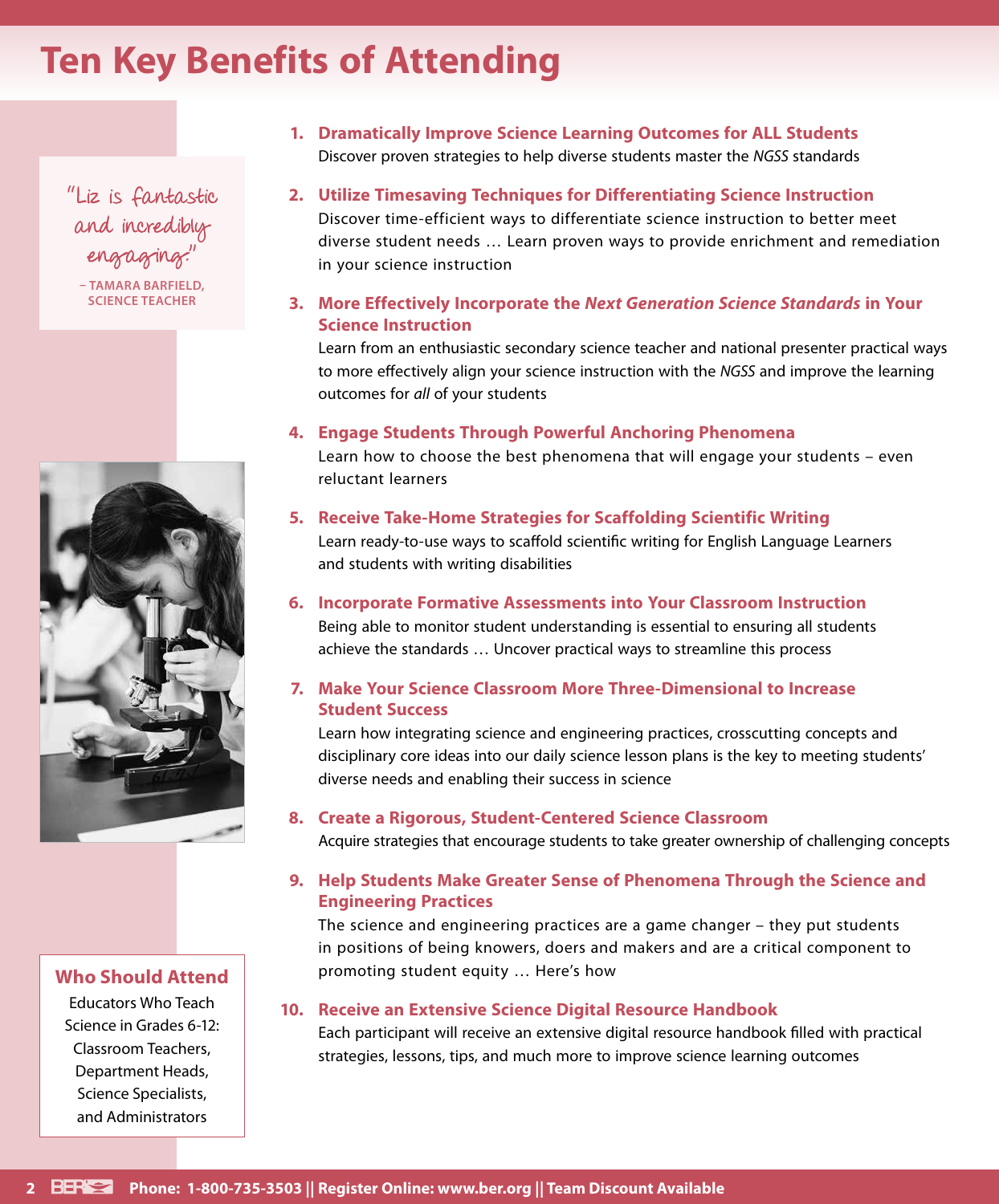## **Outstanding Strategies You Can Use Immediately**

### **What You Will Learn ...**

- **• Proven strategies** for helping diverse students in inclusive classrooms master the science standards
- **• Where to find** engaging anchoring phenomena to drive instruction in your virtual or traditional classroom
- **• How to choose the phenomena** that will work best for the students in your classroom
- **• What three-dimensional learning driven by a phenomenon can look like** in diverse, inclusive classrooms
- **• Highly effective ways** to use the science and engineering practices to maximize students learning
- **• Ways to make student thinking visible** and formatively assess students with limited English proficiency or writing disabilities
- **• Practical ways** to differentiate instruction so that struggling students are supported and excelling students are challenged
- **• Powerful techniques** for teaching students to engage in focused, productive science discourse
- **• Proven strategies** for structuring and facilitating science talk and argumentation
- **• Classroom-tested supports and scaffolds** to help English language learners and students with learning disabilities succeed with scientific writing
- **• Where to find the best free paper-and-pencil and online assessments** that align with the *NGSS*
- **• How to make assessments accessible and equitable** for all learners
- **• Proven methods** to significantly increase student motivation in learning science
- **• Practical ways** to use the science and engineering practices to strengthen your instruction and meet student learning needs

"Liz is professional, polished and approachable."

**– DIANE GUIDA, HIGH SCHOOL SCIENCE TEACHER**

### **Practical Ideas and Strategies**

Science has been called "the great equalizer." It helps to create a scientifically literate population, creates career-ready students, and helps attracts students to the fields of science and engineering. All students see increases in achievement when engaged in high quality science instruction and non-mainstream and less privileged populations see the greatest impacts from those learning experiences. So how do we create instructional opportunities that maximize these outcomes for all students? In this seminar specifically designed for 6-12 science classroom teachers, learn the research-based classroom-proven strategies that have a positive impact on increasing student engagement and improving student outcomes in our increasingly diverse and inclusive science classrooms. *You'll leave with tools and resources that you can take back and put to use immediately.*





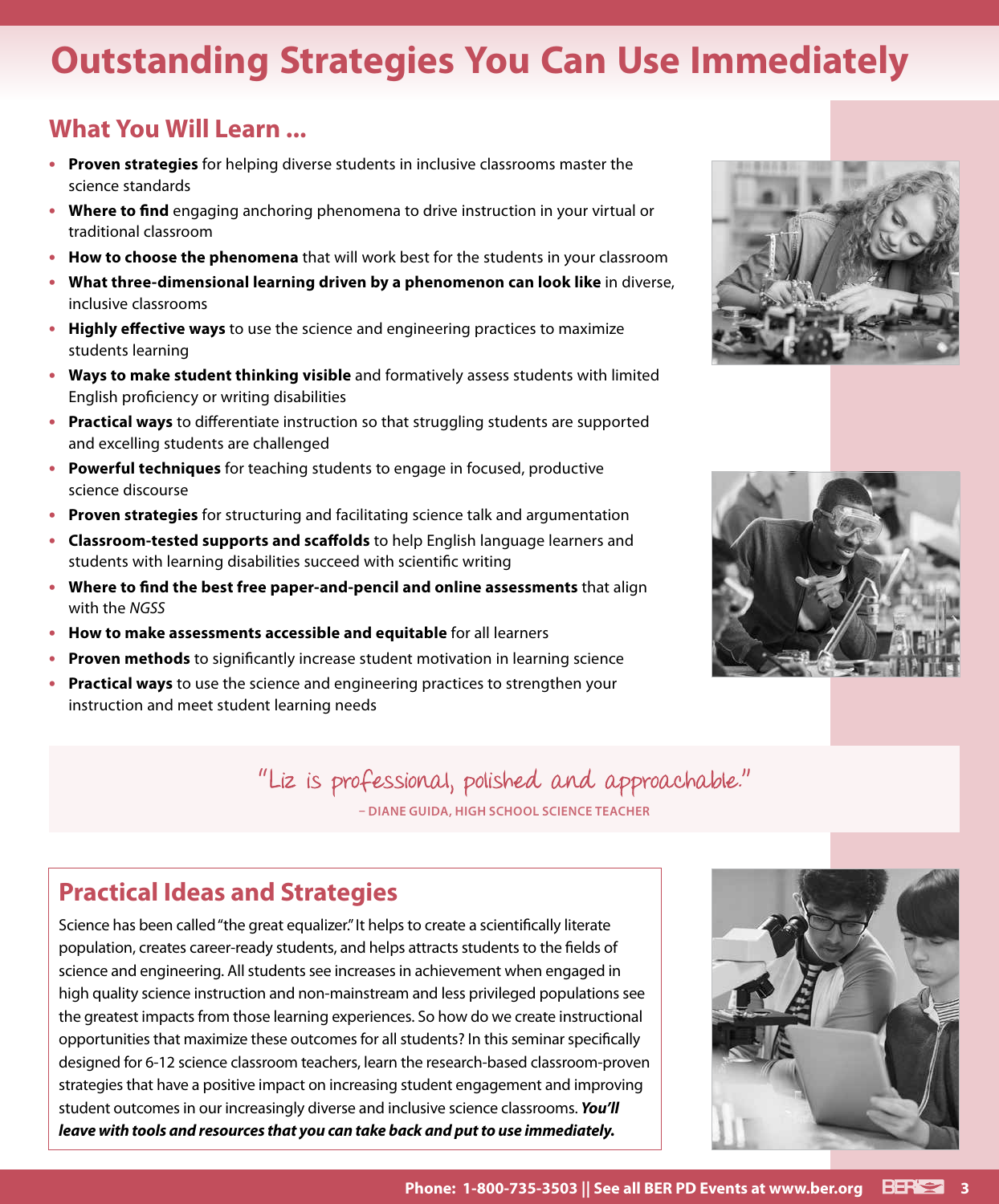## **A Message From Seminar Leader, Elizabeth Mirra**



#### **Uniquely Qualified Instructor**

**ELIZABETH MIRRA** is a science instructional coach and a middle and high school science educator with more than 20 years of experience. As a science teacher, she had remarkable success boosting students' motivation and achievement in her science classes. She was involved in reviewing and providing feedback on the *Next Generation Science Standards* throughout their development and has worked with numerous school districts providing professional development on best science practices and assistance with aligning curriculum to the new standards. Elizabeth was the 2011 recipient of the prestigious President's Award for Excellence in Science Teaching and is the author of *Improving the Outcomes for All Students in Your Science Classroom (Grades 6-12*), the extensive digital resource handbook each participant will receive.

Dear Colleague:

Each year our science classrooms are becoming more diverse and including students with a variety of backgrounds, learning differences, and prior knowledge of science. I know in my classroom, it's not uncommon to have a high performing student sitting next to a student that is a nonreader. There are also students with limited English proficiency, students with learning disabilities and students that have just transitioned back from an alternative placement in the same classroom. Most educators find it challenging to meet all the diverse needs of these very different students.

Fortunately, there are research-based strategies that I have personally implemented in my science classroom that have turned this seemingly impossible teaching scenario into a successful learning environment for my students. Come spend the day with me so that I can share with you how to increase your students' engagement and motivation in learning science, how to design learning opportunities that help ALL students master the science standards and how to create equitable and accessible assessments of student learning. I'll even help you navigate how to do this whether you are currently teaching in an online, hybrid, or traditional learning environment.

I invite you to join me for this valuable experience that will inspire and motivate you to return to your classroom and immediately implement the resources and cutting-edge instructional techniques I will share at this seminar. To help support this experience, you will be provided with an extensive digital resource handbook that includes the resources shared during the seminar. I will respect your time by only sharing the best resources and strategies to help ALL your students be successful in learning science.

I look forward to meeting you online at the seminar!

Sincerely,

Liz Mirra

P.S. As an experienced secondary educator, I understand the extra effort it takes to be out of the classroom. I promise you that our day together will be worth your time and that **you will leave with dozens of ready-to-use, practical ideas and strategies** you can implement immediately.

"I will share with you how to increase your students' engagement and motivation in learning science."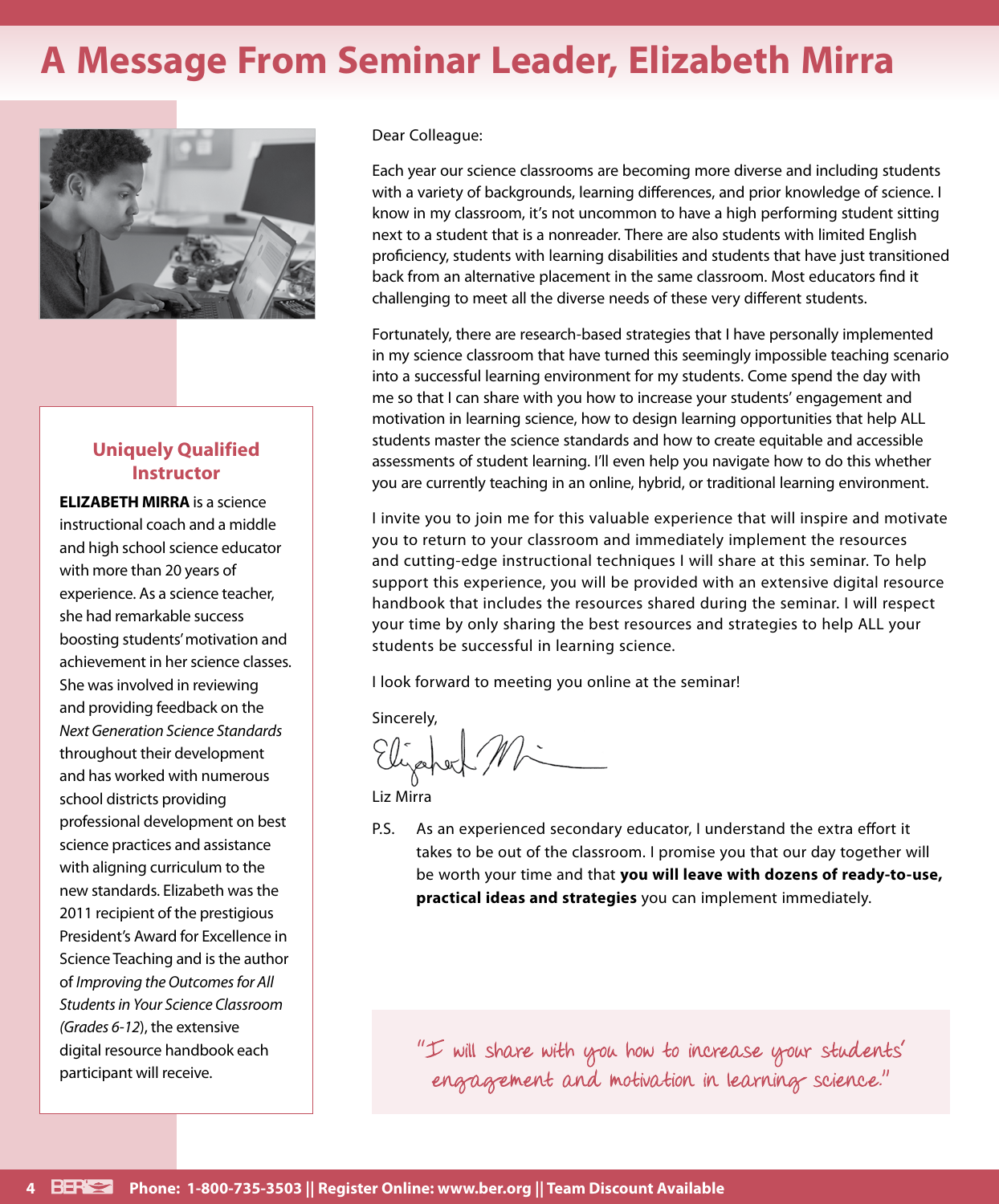## **What Your Colleagues Say About Elizabeth Mirra**

*"We were not just given concepts, we were given the strategies on how to implement many of these concepts."* **Patricia Ramsawak, Earth Science High School Teacher**

*"I enjoyed the day. Liz is engaging and I'm leaving with practical, easy-to-implement tools for my classroom."* **Dawn Giovanetto, High School Science Teacher**

*"I appreciate the practical applications of the information. I have new ideas for my lesson tomorrow!"* **Kathy Hafner, High School Biology Teacher**

*"Great! I now have a better understanding of the Next Generation Science Standards."*

**Margaret Warrem, High School Science Teacher**

*"Liz is very knowledgeable and took time to answer all questions. She really changed the way I think about science education. I'm so excited to get back into my classroom!"*

**Emily Sandy, High School Biology Teacher**

*"I'm excited to implement NGSS. I feel I now have the tools to make this possible!"*

**Jaymie Mikeworth, Science Teacher/Dept. Head**



## **About BER Seminars**

#### **Outstanding Instructors**

All programs are led by outstanding, top-rated BER national trainers

#### **Extensive Digital Resource Handbook**

You'll receive an extensive digital Resource Handbook full of practical strategies and resources.

#### **Highly Interactive**

You'll be able to ask questions, consult with the instructor, and share ideas with other participants

#### **Program Guarantee**

As we have for 44 years, we guarantee the high quality of our programs. If you are not satisfied, we'll give you a 100% refund.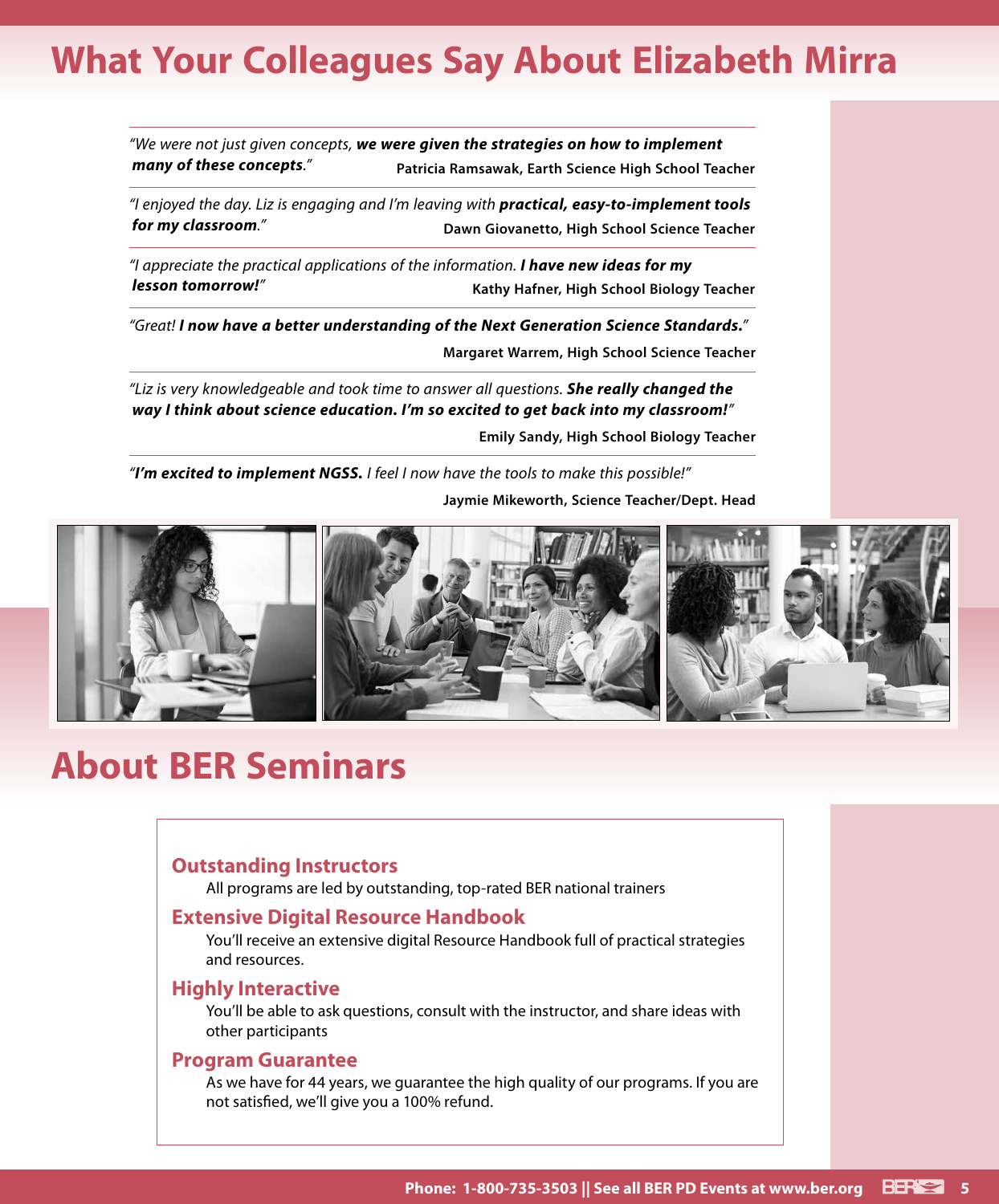## **Special Benefits of Attending**



"Liz gave a lot of great, useful information to begin to implement right away."

**JACKIE MCLAIN, MIDDLE SCHOOL TEACHER**

### **On-Site Training**

Most BER seminars can be brought to your school or district in-person or online. See the options at www.ber.org/onsite or call 877-857-8964 to speak to one of our On-Site Training Consultants.

#### **Extensive Digital Resource Handbook**

Each participant will receive an extensive digital resource handbook giving you access to countless strategies. The handbook includes:

- Step-by-step guides for implementing the strategies with your students in virtual or face-to-face learning environments
- Resources for making science learning accessible for all students in diverse, inclusive learning environments
- The best websites for finding free instructional and assessment materials that align with the *NGSS*
- Sample units for the content and grade level you teach that you could implement with students
- Classroom-tested templates and scaffolds for differentiating science instruction

#### **Consultation Available**

Elizabeth Mirra will be available to answer your specific questions and the unique needs of your own program.

#### **Share Ideas with Other Educators**

This seminar provides a wonderful opportunity for participants to share ideas with other educators interested in increasing the behavior and learning of their students.

#### **Meet Inservice Requirements / Earn State CEUs**

Participants of Live Online Seminars and those completing the Recorded Version online can receive a certificate of participation that may be used to verify five continuing education hours. For details about state CEUs available, visit www.ber.org/ceus

#### **Earn One to Four Graduate Semester Credits**

Up to four graduate level professional development University of Massachusetts credits are available with an additional fee and completion Global Anonprofit of follow up practicum activities. Details for direct

enrollment with University of Massachusetts Global, will be available at this program.

### **Can't Attend?**

### **Other Professional Development Options:**

### **Recorded Version of the Seminar**

A video recorded version of this seminar will be available to take online at your convenience. You'll have access to the entire course and to the extensive digital resource handbook. Optional CEUs and graduate credit available. To enroll, see registration form on page 7.

#### **Related On-Demand Online Courses**

A related On Demand Video-Based Online Learning course, *Help Your Students Master the Next Generation Science Standards: Practical Strategies and the Best, New Tools,* for Grades 6-12, is available for immediate registration. To enroll, visit www.ber.org/online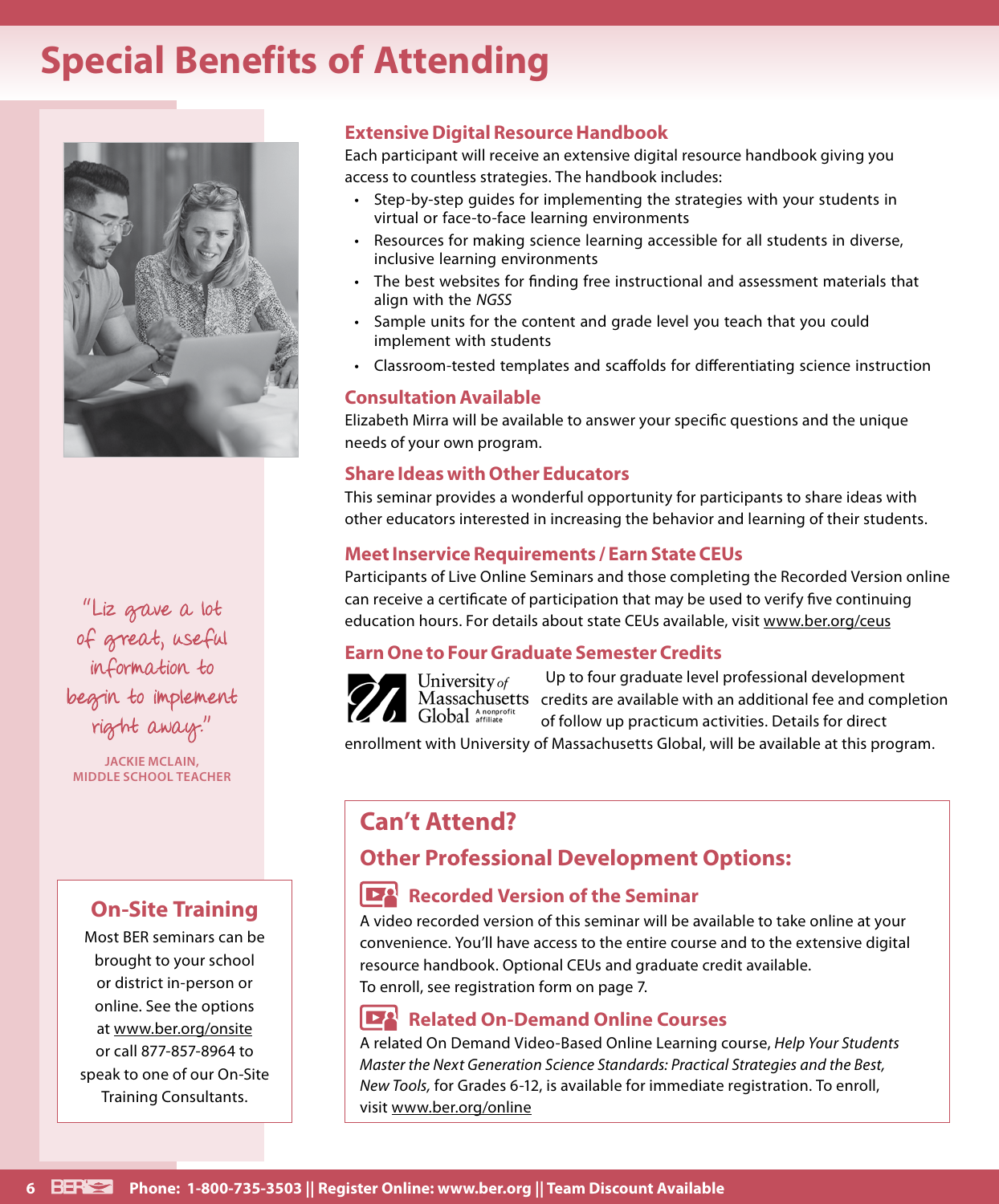## Improving Learning Outcomes for All Students in Your SCIENCE Classroom **(Grades 6-12)**

#### **Registration (COM2M1)**

 $-$ or  $-$ 

**1. July 26, 2022** (Start time: 9 AM Eastern)

#### **2. I'd like to order the recorded version of this seminar**

| <b>FIRST NAME</b>                                               | M.I.                                               | <b>LAST NAME</b> |
|-----------------------------------------------------------------|----------------------------------------------------|------------------|
| POSITION, SUBJECT TAUGHT GRADE LEVEL                            |                                                    |                  |
| SEMINAR LOCATION NUMBER: ______________ (Please see list above) |                                                    |                  |
|                                                                 | List additional registrants on a copy of this form |                  |
| <b>SCHOOL NAME</b>                                              |                                                    |                  |
| <b>SCHOOL MAILING ADDRESS</b>                                   |                                                    |                  |
| <b>CITY &amp; STATE</b>                                         |                                                    | <b>ZIP CODE</b>  |
| <b>SCHOOL PHONE NUMBER</b>                                      | <b>HOME PHONE NUMBER</b>                           |                  |
|                                                                 |                                                    |                  |

#### *Registration confirmations and login details are sent via e-mail*

E-MAIL ADDRESS (REQUIRED FOR EACH REGISTRANT)

HOME MAILING ADDRESS

**CITY & STATE ZIP CODE** 

#### **IMPORTANT – PRIORITY ID CODE: ECOM2M1 Fill in the six digit number on the mail label next to the word "ID" or on your email**

#### **METHOD OF PAYMENT – Team Discount Available The registration fee is \$279 per person,**

for teams of three or more registering at the same time, the fee is \$259 per person. **Payment is due prior to the program.** No cash, please.

#### A check (payable to **Bureau of Education & Research**) is attached

|                                                 |  | (Be sure to include priority ID code on the P.O.) |  |
|-------------------------------------------------|--|---------------------------------------------------|--|
| $\Box$ Charge my: $\Box$ MasterCard $\Box$ VISA |  | $\Box$ Discover                                   |  |
|                                                 |  | MO/YR                                             |  |
|                                                 |  | (Found on back of card)                           |  |

| <b>FIVE EASY WAYS TO REGISTER:</b>                                                                                 |
|--------------------------------------------------------------------------------------------------------------------|
| <b>REGISTER ONLINE at: www.ber.org</b>                                                                             |
| <b>EMAIL this form to: register@ber.org</b>                                                                        |
| PHONE toll-free: 1-800-735-3503<br>(Weekdays 5:30 am - 4:00 pm Pacific Time)                                       |
| FAX this form to: 1-425-453-1134<br>圖                                                                              |
| MAIL this form to: Bureau of Education & Research<br>915 118th Avenue SE . PO Box 96068<br>Bellevue, WA 98009-9668 |
|                                                                                                                    |

#### **Program Hours**

All **Live Online Seminars** are scheduled 9:00 AM – 3:30 PM in the time zone indicated. Check in 15 minutes prior. Registrants will be sent login information by email four days before their Live Online Seminar**.**

#### **Fee**

The registration fee is \$279 per person, \$259 per person for groups of three or more registering at the same time. Call us at 1-800-735-3503 for groups of ten or more. **Payment is due prior to the program.**

Fee includes seminar registration, a certificate of participation and an extensive digital resource handbook. The fee is the same for Live Online Seminars or Recorded Seminars.

#### **Cancellation/Substitutions**

100% of your paid registration fee will be refunded if you can't attend and notify us at least 10 days before the seminar. Late cancellations made prior to the event date will be refunded less a \$15 service fee. Substitutions may be made at any time without charge.

#### **Further Questions**

Call the Bureau of Education & Research (800) 735-3503 or visit us online at **www.ber.org**. The Bureau is North America's leading presenter of PD training for professional educators. Programs are based on sound research, are highly practical in content and consistently receive excellent evaluations.

#### **Program Guarantee**

We stand behind the high quality of our programs by providing the following unconditional guarantee: If you are not satisfied with this program, we'll give you a 100% refund of your registration fee.



Please print name as it appears on card

COM2M1 © 2022 Bureau of Education & Research. All rights reserved.